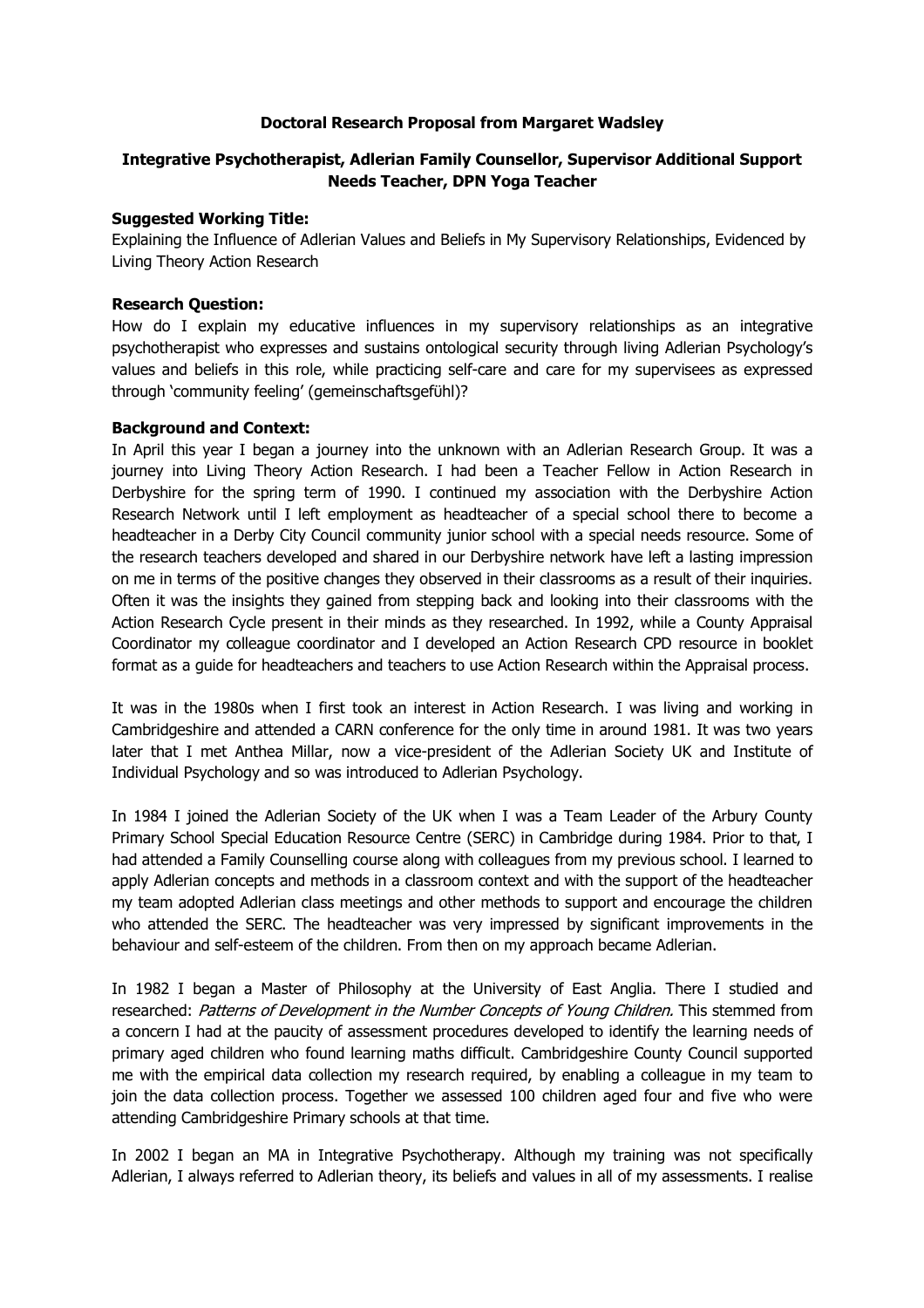looking back that I was the common denominator in terms of addressing Adlerian values and beliefs, paying heed to holding consistent ontological values. The course was accredited by the University of Birmingham, it also led to me becoming accredited and registered with the United Kingdom Council for Psychotherapy. My research Dissertation for the MA explored: Client Created Metaphor in an Integrative Psychotherapy Framework related to gaining perspectives from practitioners on their unique response to and interventions with children under eleven. The methodology was qualitative and phenomenological. The validation of the evidence was carried out through a triangulation process that explored the level of agreement in response to and action on expressed at a semistructured interview. The transcripts for each participant were reviewed in terms of identifying themes that emerged from the interviews. The themes were then categorised and patterns of agreement identified and tabulated visually. Reflecting back as I write this I can see how I addressed each step of the research in my unique way, seeking to uphold my ontological values and express them through the design itself. I created a poem: Their Creation Our Endeavours to express my findings and conclusions. The feedback from the assessors provided a strong affirmation of the strength of my research process. As a trainee psychotherapist who had over 25 years in the teaching profession prior to my change of career, I felt it important to honour all that I had learned about young children while affirming my professional experiences.

#### **Motivation to carry out formal research**

I have often explored with supervisees their motivation to join the "healing professions" as a counsellor, psychotherapist or play therapist. Exploring their motivation to become qualified and practise has led me to reflect on this too. I have concluded that I share a similar motivation, in fact we all share a similar motivation, but each in our own unique way.

I find supervising trainee play therapists an inspiration and fulfilling journey. One of the most useful aspects is the paperwork and being able to review our shared evaluations to discover themes that emerge in terms of what their experiences of being in a supervisory relationship with me, is like. Already I have some objective evidence of how I make a difference to them as therapists in the making. What that evidence is telling me is that their relational experience of me holds common threads. It has not only provided me with evidence of the influence I have had on them as trainees, but has also made a difference for them as they engage in their client work from the experience of supervision, but also the benefits they have passed on to their young clients.

I have made a conscious decision to concentrate on my qualified supervisees and so theirs will be the relationships I collect data on. I made this choice as my experience of trainee play is that they are dealing with many life adjustments and discoveries about themselves. I decided that the introduction of recording in sessions might be a step too far while they are' finding their feet' as therapeutic professionals.

Meeting regularly with an Adlerian research group has encouraged me to observe myself in conversation with group members. The experience of watching myself in conversation, when reviewing recordings, has been helpful in growing my self-awareness. Learning about the visual sensory modality through neuroscience perspectives has also taught me that this modality "reigns supreme". One thing that struck me was seeing my jaw tighten at points during our discussions. Interestingly, when I shared this new awareness with my therapeutic supervisor he observed that there would have been an activating event that had led to my jaw tightening. I am left with curiosity around his observation which bears further reflection. To uphold my ontological values I have decided it is an aspect of myself I wish to discover more about. My wish is to share what I discover so that I can somehow "make a difference" in children's lives.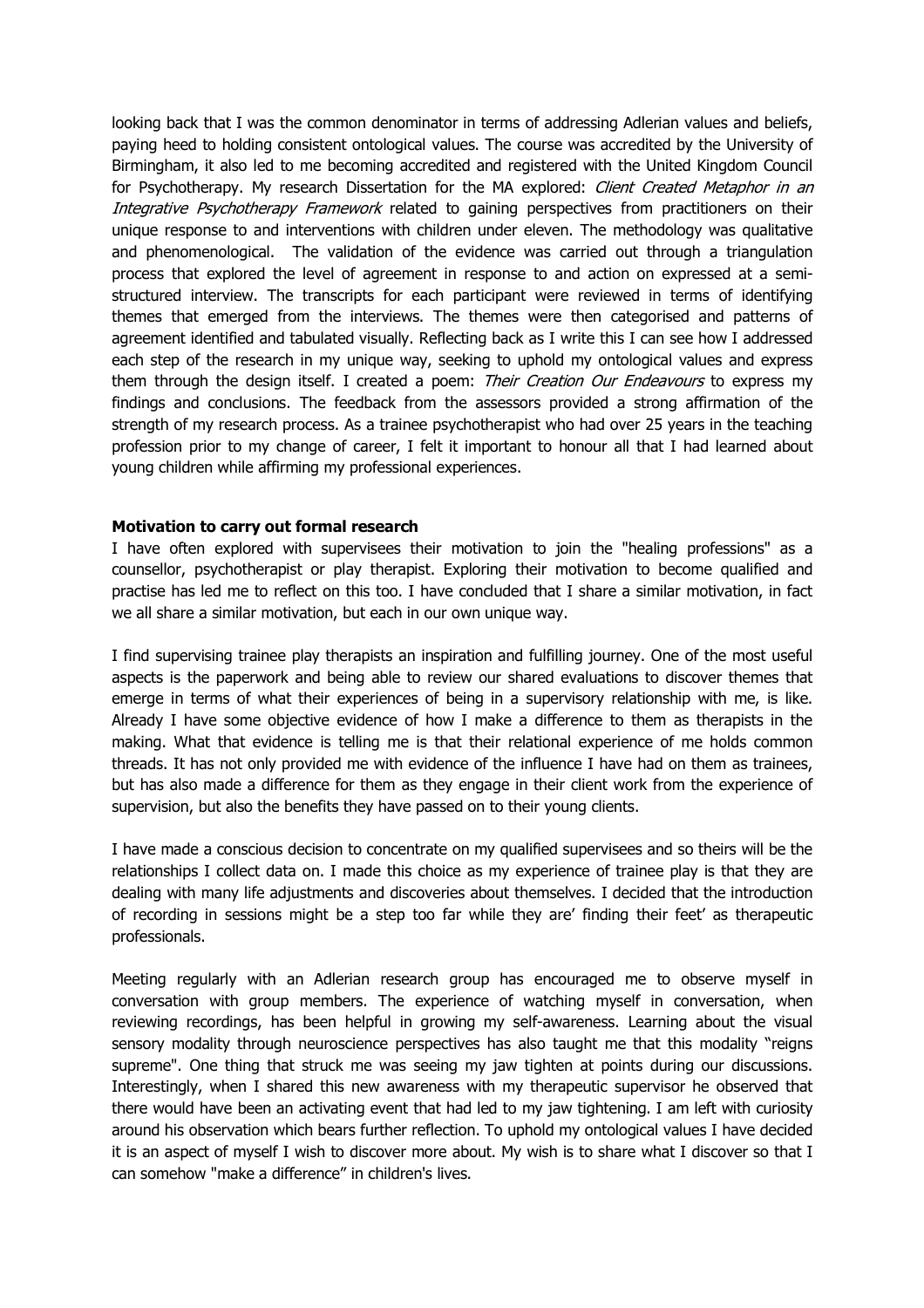My passion about creating opportunities for life to improve for children, who have similar literacy difficulties stems from my experience of struggling with reading and making many spelling mistakes at school. Striving to overcome my inferiority feelings from life at primary school was revealed to me through an enduring negative early recollection I reflected on with the research group.

I have chosen to study myself in relationship with supervisees as a development from the assignment I engaged with to gain my Diploma in Supervision from the Sherwood Institute in Nottingham in 2009. My assignment was about expressions of power and difference in a supervisory relationship. As an Adlerian I am keenly on the look-out for the emergence of inferiority feelings in any work relationships, indeed in any of my relationship generally. I was intrigued by an idea expressed by Gershen Kaufman in what he called "A Psychology of Shame" He was a person who valued the learning that he gained through his work with clients, psychotherapeutically. He believes that inferiority is the affect of shame. He quotes Adler in the book he wrote on the topic and related it to his clinical experience. For me he presented an opportunity to bring Adlerian ideas into focus by encouraging practitioners to be alive to the presence of shame in their work relationships.

I have learned that workplace relationships with clients, supervisees and other professionals are crucial in securing ethical practice. I have heard supervisees express dislike for clients, which is helpful for them to acknowledge, however to address the impact of the issues a particular client raises is essential to prevent acting on those negative feelings. For me Adlerian values foster compassion which is the route to a supervisee accepting the negative attributes that illicit prejudice. I will be interested to observe how I tackle tricky issues of this nature while holding to acceptance of my supervisees' imperfections.

#### **Possible Subsidiary Research Questions:**

How could this planned research positively influence both therapeutic research methodology to the benefit of clients, but also add to pedagogy in terms of the training of therapeutic supervisors? How does Living-Theory lend itself to providing an effective methodology to use to understand the relational processes of a supervisory relationship from the inside?

How does Living-Theory provide insight into an in-depth relational process, such as the process of Adlerian based integrative supervision?

#### **My supervision contracting (for actual contract – see Appendix):**

During the process of contracting within the humanistic schools of the therapeutic profession, supervisee autonomy must be promoted in the same spirit in which it is promoted with respect to clients. Within the supervisory relationship, ethics and values are the primary responsibility of supervisor/supervisee in supervision and supervisee/supervisor in supervision of supervision. Parallel responsibilities are held by both parties in a supervisory relationship during supervision sessions, whereby each professional maintains a parallel process between client autonomy and supervisee autonomy. At the same time practitioners are expected to acknowledge their respective ethical duties, both as a primary responsibility towards themselves and in terms of their respective personal boundaries. Such boundaries are designed to uphold their respective self-accountability as a secondary accountability, that of their duty to their professional bodies. These aspects of contracting occur constantly and accounted for within each supervision session.

The contract I provide outlines both my practical responsibilities to my supervisees and my practical expectations of what they bring to our work together. Those set out in writing below are functional in nature, while the deeper aspects of accountability are outlined in the previous paragraph. One of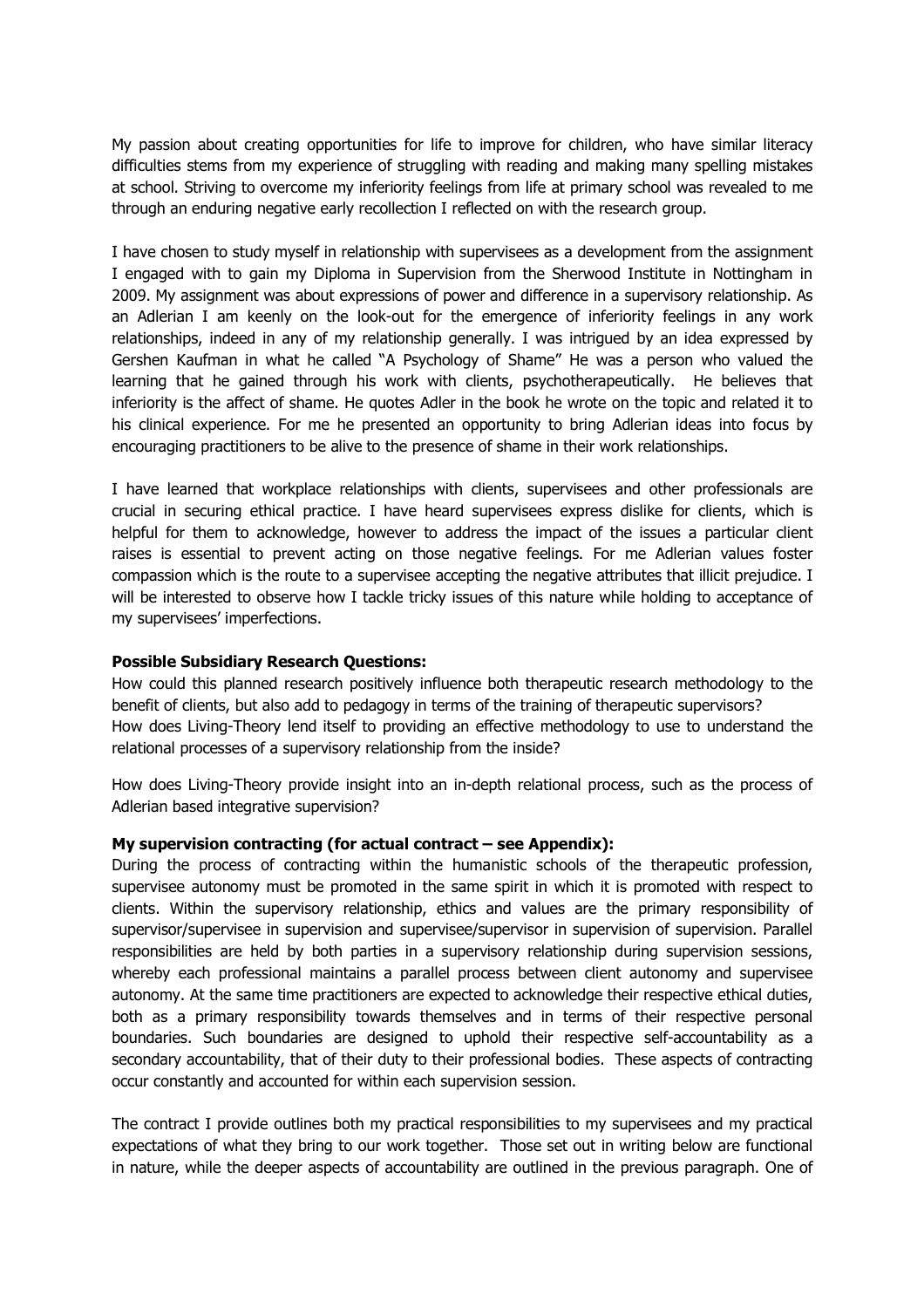the ways I anticipate the outcome of this research contributing to the therapeutic professions would be in revealing the deeper aspects of accountability expressed through establishing ontological security. In her book, A Different Wisdom, Penny Henderson (2009) acknowledges the challenges of "boundaries that need to exist between the self and the other" (p31), in terms of maintaining a feeling of independence, integrity, proximity and freedom of thought and action. On the basis of such boundaries it becomes possible for supervisee and supervisor to engage in open and honest interchanges, prevent collusion and avoid destructive challenges. The relationship that ensues is one that has the capacity for empathic-attunement and moments where "I" and "we" become one. The relational meeting, moment by moment, becomes one with the potential for transformation when each respective inner-world becomes known, often non-verbally. One could argue that when such moments occur, a therapeutic outcome to the session becomes possible. An explanation of such an outcome also moves toward reality through the provision of evidence from the data collected through video material. A change in behaviour could be revealed through body language, tone of voice or verbal recognition and picked up during data processing and analysis.

#### **Methodology**

McLeod (2002) pointed out that humanistic researchers have historically used both "controlled trials and open ended exploratory" qualitative investigations (ibid, p261), theoretical support for this choice was begun with an acknowledgement that creating Living-Theory Action Research would aim to capture the action of individuals interpreting their relational world from an "ideographic" perspective (Cohen and Manion 1994, p8). A crucial philosophical principle in this context is that humanistic therapies, in common with Adlerian approaches (Henderson et al, 2014 p12), seek explanations through interactive relationships by incorporating and tuning into the manner in which:

"…individuals re-create past patterns and experiences in the present." (Gold, 1996, p13).

Perceptions of the past, rather than fact or objective evidence, therefore, guide a person's conclusions. When based on observations in relationship, an individual or phenomenological perspective is created.

Mosak and Maniacci (1999) outlined how people, influenced by their perception of the facts, drew conclusions from them. Humanistic psychologists, Rogers and Maslow, influenced by Adler (Lundin 1989), adopted key principles that nothing in a person's life was determined from causation, but held an "as if" principle that "every phenomenon could have been different" (Adler 1956, p91). Spinelli's (1989) view, that the world has been interpreted by "human perception" was founded on two key variables, genetic inheritance and experience. The resultant interpretative processes reach phenomenological conclusions (ibid, p46). Drawn together as a whole, these views strongly suggest that exploring practitioner experience would address individual phenomena which for the purpose of this investigation would be my lived phenomena, however not only my lived phenomenology but, also the lived phenomenology of my supervisees. I will qualify this statement later when I address 'I' and 'we' in relationship.

For a number of reasons, I have come to the view that Living-Theory (LT) lends itself as a methodology for studying a supervisory relationship where Adlerian values underpin the experience of relating to one another from the inside. To begin with, it is a form of inquiry that is relationship focused. Studying therapy related relationships from an Adlerian perspective requires a qualitative, phenomenological approach that embraces sensitivity to moment by moment relational dynamics. Petrūska Clarkson (2003) investigated research methodology into the "nature of the therapeutic relationship", also relevant to therapeutic supervision. She noted the importance of affirming what a researcher wants to know and understand, as a valid stance for a research question (p330).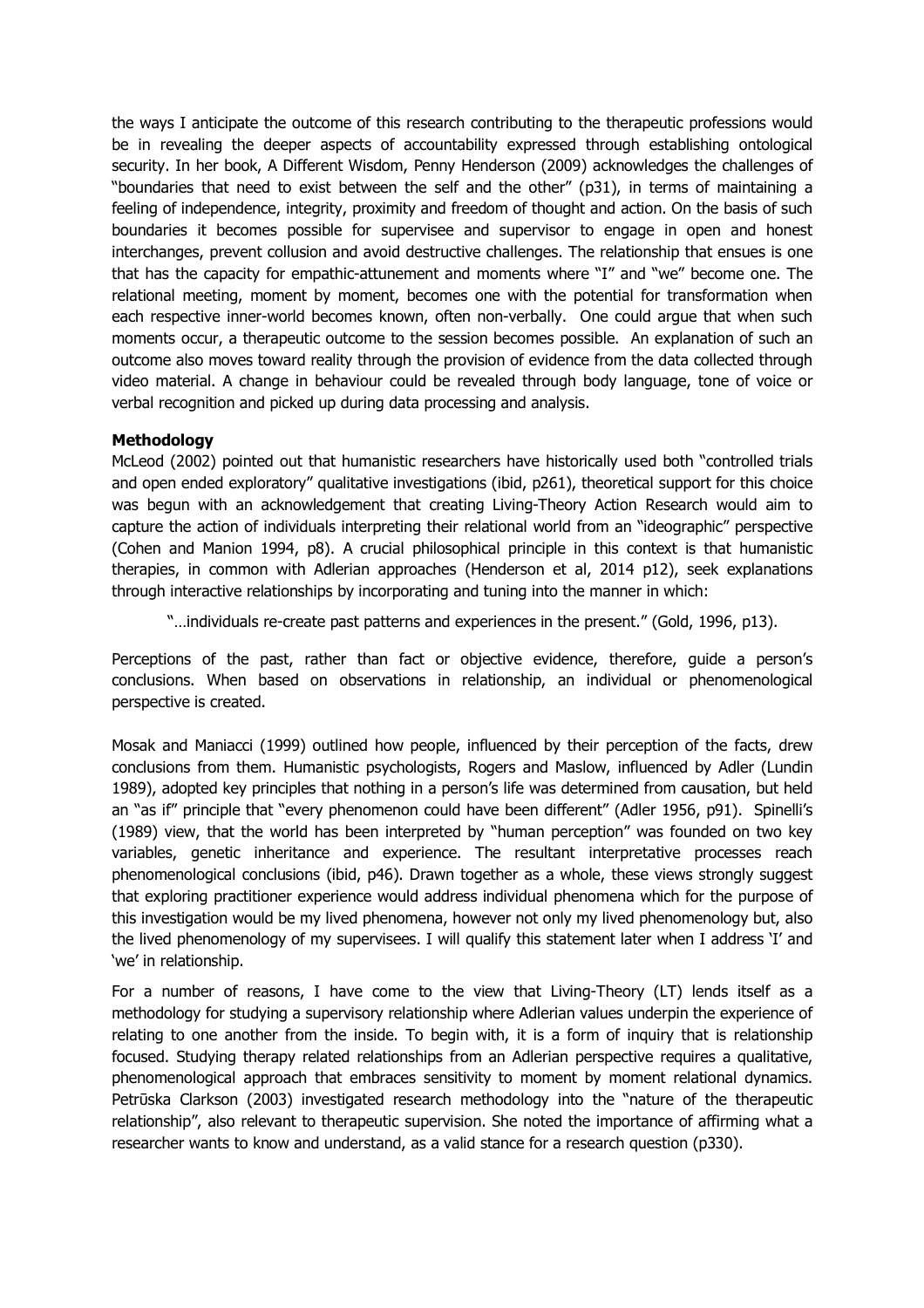Moustakas (1994) noted that it was the human inquiry that Rogers and his colleagues carried out that enabled "theoretical and conceptual depth" to be added to the paradigm of research into the humanistic therapies. In this proposed investigation I would expect to facilitate a depth of understanding I have not experienced before. I anticipate that LT would enable me to embrace both a critical dimension, where I would interrogate my findings and a dimension geared towards an inner process of reflexivity. I would envisage that the former of the two dimensions would stem from my conscious thoughts while the latter would stem from an intrapsychic process from deeper in my being. In my view, as a therapeutic practitioner, the latter is crucial to studying unconscious processes present in in-depth relationships. In the supervisor-supervisee relationship reflections take place that touch deeply into their respective value systems and what motivates each to be providing therapeutic experiences for their clients.

I would argue that reflexivity, as defined by Whitehead (1988, p42), and set out in the context of therapeutic supervision upholds the value of ontological consistency in partnership with the ethical principle of what Rogers called "congruence" cited in (Mearns and Thorne 1999, p15) or a state of 'being yourself' which requires that the supervisor will seek to guide and maintain healthy interactions with supervisees.

To me, congruence naturally aligns with upholding the values that I use from my understanding of Adlerian Psychology to create meaning in my life-task of work and generally throughout all my lifetasks; friendship, intimacy, self and my relationship with the cosmos. Becoming a more discerning reflexive practitioner will provide me with a much broader perspective of 'I~we' because reflexivity embraces more than reflection, it provides evidence around the "explanatory principles" in my way of relating as well as "explanations of educational influence through the process of self-study" I enquire (Whitehead 2014, p82) into. I anticipate the evidence that emerges will show how I influence supervisees in terms of Adlerian values and beliefs and the benefits those influences provide them with and most importantly the benefits to their clients.

My choice of Living-Theory Action Research excites me as I believe the process will mean that a critical interpersonal dimension of human relationship and the educational influences on those involved will be validated. In his article: Enacting Educational Reflexivity in Supervising Research into Creating Living-Educational-Theories, Whitehead (2014) highlights the need to create a difference of definition between a standalone 'I' and an 'I' in relationship to be represented as 'I~we' (p82). To me, accepting the idea 'I~we' in relationship as a truth creates acknowledgement of "mutual influence between with other/s in relational contexts." (ibid) This view is completely consistent with an Adlerian perspective on relationships.

One of the harmonies between LT and rests in a fundament expression of Adler's own values and expressed as "social interest" or "community feeling" and paralleled with LT's intention to influence the flourishing of humanity (Whitehead, ). In the context of "community feeling" (Gemeinschaftsgefϋhl), Dreikurs (1989) described the degree to which a person can express "community feeling" (Gemeinschaftsgefϋhl) being an indicator of the: "…extent he can adapt himself to others and, whether he is capable of feeling with and understanding other members." (p5). For me, Dreikurs is saying that a person's awareness of being a part of a relationship is an expression of the presence of "community feeling" (Gemeinschaftsgefϋhl) when cooperation is in evidence. This observation supports the benefits to humanity of researching Adlerian values and beliefs expressed in the presence of "community feeling" (Gemeinschaftsgefϋhl) while revealing compatibility of philosophy between research method and the object of the research I wish to undertake.

An important concept in Adlerian Psychology is known as "organ jargon" and defined by Adler in the context of neurosis. He specifically referred to the heart, stomach, lungs, the organs of excretion and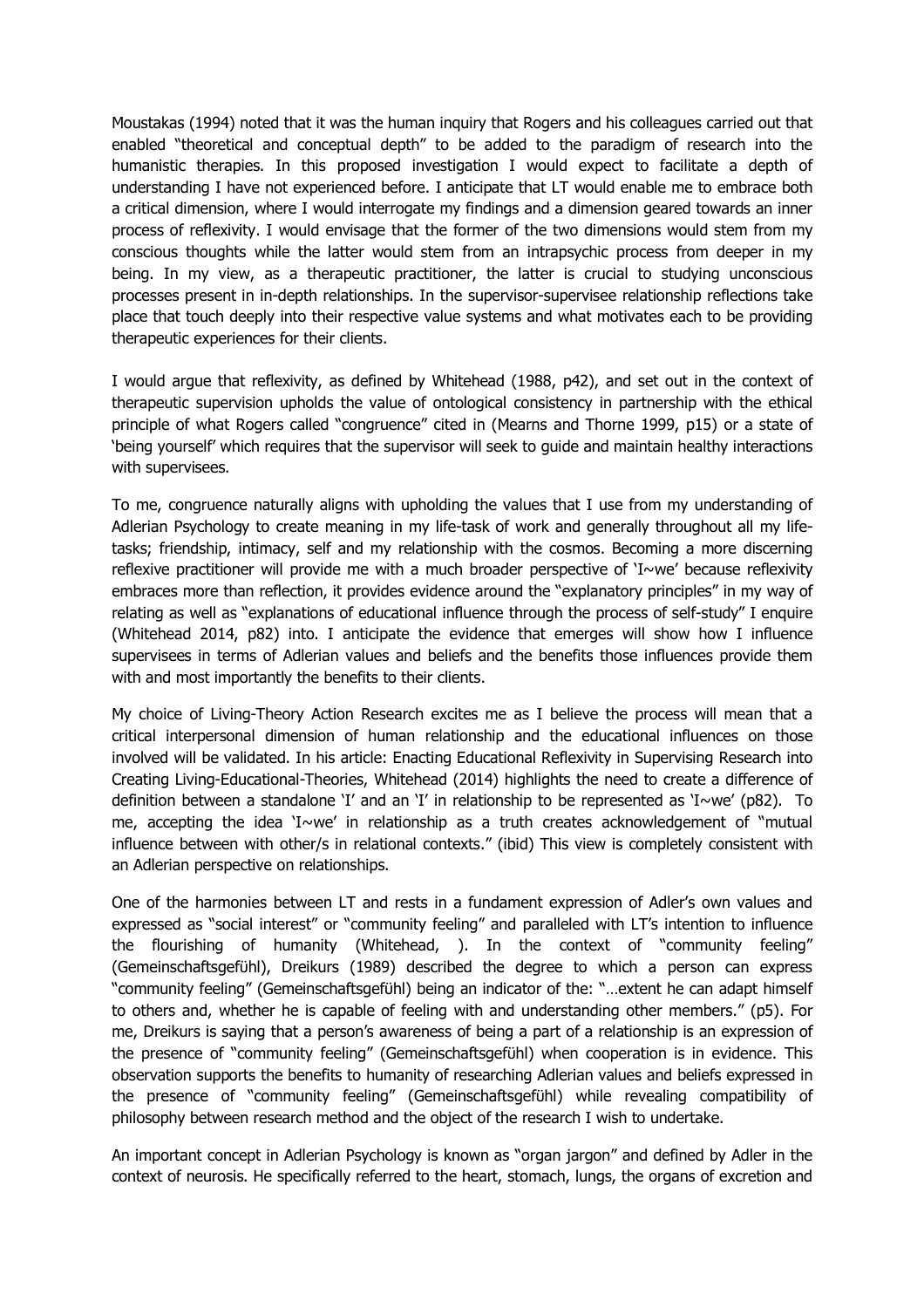the sexual organs" (Dinkmyer and Sperry (200, p41). The use of LT research methodology, which gathers video evidence, offers the opportunity to explore evidence related to the concept of "organ jargon" within the domain of the data collection and analysis. Such physical evidence not only enhances the potential of explanations that recognise the depth of influence in relationship dynamics during supervisory sessions, but also in understanding the presence of non-verbal communication that increases the depth of evidence to support observations of the lived-experience of each participant.

These points also encourage me that LT is an ideal methodology through which to investigate relationships that grow and thrive through the richness of Adlerian values and beliefs. The reason I say this is that this research will be integral to the enquiring process rather than, as the phenomenological investigation I engaged in for my MA, stood outside and enquired into what was happening for other therapists. I would wish to pick up on the themes outlined here and seek evidence of the part they play in influencing and being influenced by the values I have chosen to investigate through my lived-experience of them.

I believe the 'how' of this enquiry is therefore the crux of its Living Theory methodology, alongside the 'what' and 'why'. Adlerian theory provides insight into human nature that is understandable to ordinary people (Wadsley 2011 p). The video data I will generate will present and support the case for what lies beneath my passion to validate my Adlerian values and beliefs, while holding my deeply held personal and professional values and beliefs. I was drawn to embrace these through empathic resonance I experienced when I was engaged in Adlerian Family Counselling training during the early 1980s. It was the same passion that motivated me to embrace Action Research as a methodology around the same time because I had felt drawn to the concept of practitioner-research in my own classroom as a teacher. The video data I collected then was focused on the children in my class, rather than on me. This time my focus will be on videoing my practice as a supervisor and its effectiveness in influencing change in both myself and my supervisees.

To validate my findings I will engage an audience of my peers. Their role will be to discern what they observe of me in the video material with a view to strengthening the "comprehensibility, truthfulness, rightness and authenticity" of explanations I create from processing the data gathered. Within each of these aspects of discernment I will be asking them to test what I may contend is real and logically supported by the video material through their knowledge of me as well as their experience of reality and logic. I will also be seeking their validation that I behave as I claim and show believable evidence of effectiveness from the explanations I provide and justifications I make. As Adlerians my proposed validators have the knowledge to support the normative process of discernment around explanations I make that use Adlerian concepts as a validating "container" in which I seek to show my explanations fit. Finally I will ask the group to authenticate the evidence in my interactions when I create explanations of a relational nature that are consistent with and illustrate the values and beliefs I espouse. For me it will be important for them to discern conscious and unconscious biases through their knowledge of me and my "lifestyle" biases. Their knowledge of Adlerian theory will equip them with the specific approaches that we all use to understand and appreciate aspect of each other's hidden and overt beliefs. For me the value of studying the Adlerian approach using living theory methodology becomes a unique strength.

Ethical Considerations in Researching Therapeutic Supervision

#### Ethical Orientation

Ensure that fairness, openness and honesty are built into my research design I have consulted the BACP Ethical Guidelines for Researching Counselling and Psychotherapy (Bond 2004) in conjunction with BERA's Guidelines for Educational Research (BERA 2011). Ensuring my trustworthiness is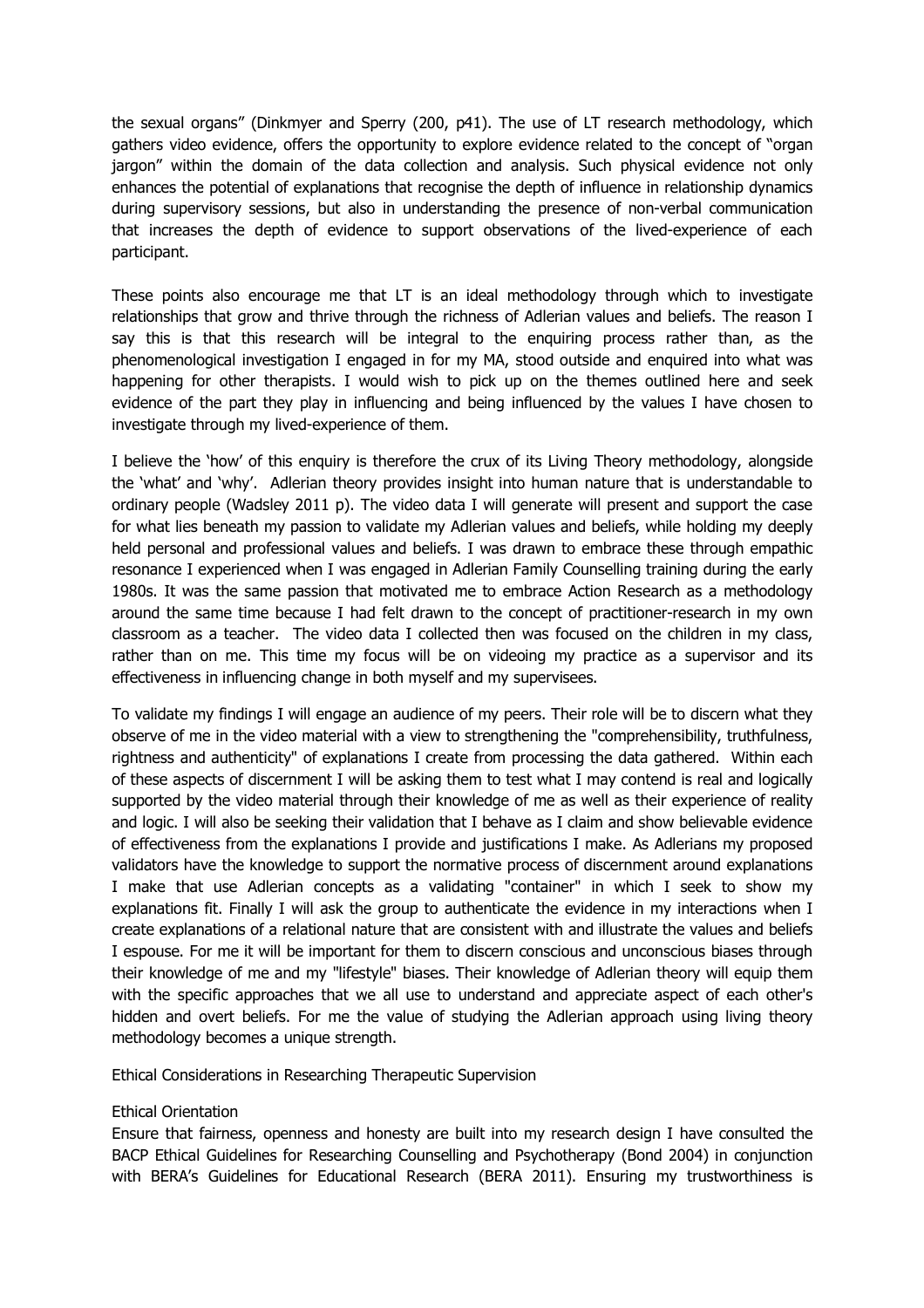consistent with how I practice as a psychotherapist and supervisor in a learning context. I also have my previous MA research experience to drawn on.

#### Risk

The main risk from this research surrounds confidentiality and possible discovery of participants' identity. Therapeutic risk is safe-guarded by the supervision process and holding attention to the selfcare of participants and researcher. The research will be mindful of drawing on the support systems available in the form of her research supervision group, therapeutic supervisor and research consultation group.

## Relationship with Participants (supervisees)

Relationships with the participants will be key to the success of the research and in providing information in advance of them providing consent so that they are fully informed of how the data will be processed and published. To ensure consistency and fairness a participants' checklist has been drawn up to support this aspect and can be found in appendix 2. An aspect of the research for the participants will be the possibility of becoming named research partners and credited for their influence on my creation of knowledge, should they choose to.

## Research integrity

Attending to the ethics of data collection, processing and storage are of particular importance in a therapeutic context. These concerns connect with the intentions of LT methodology. As practitioner and as a practitioner-researcher I will ensure that I am treated fairly as well as offering fairness and honesty to those who participate. Keeping participants informed of any changes in timetable or research process as the research proceeds. This also means that I ask for the assistance I need from my research supervisors as well as ensuring my personal and professional safety.

Appendix 2

# **Protection of Supervisor/Supervisee Identity Checklist**

#### **Change:**

Name **Occupation** Geographical location Remove heading on permission forms

Actions taken to protect anonymity and secure ethical endeavour in the work:

- q Consent given by supervisee to tape sessions and use recordings and notes using Living Theory methodology, including a change of mind at any time to allow for any change of heart or motivation through experiencing the data collection process.
- q All qualified supervisees given same requests for videoing in a consistent way.
- q Verbal reassurance and clarification on obtaining written consent and the written protocols surrounding the consent.
- q Check out consent forms and format in clinical supervision prior to beginning the work.
- q Keep all notes and videotaped materials secure.
- □ Contract and all other proformas to be included in the appendix.

Action Plan: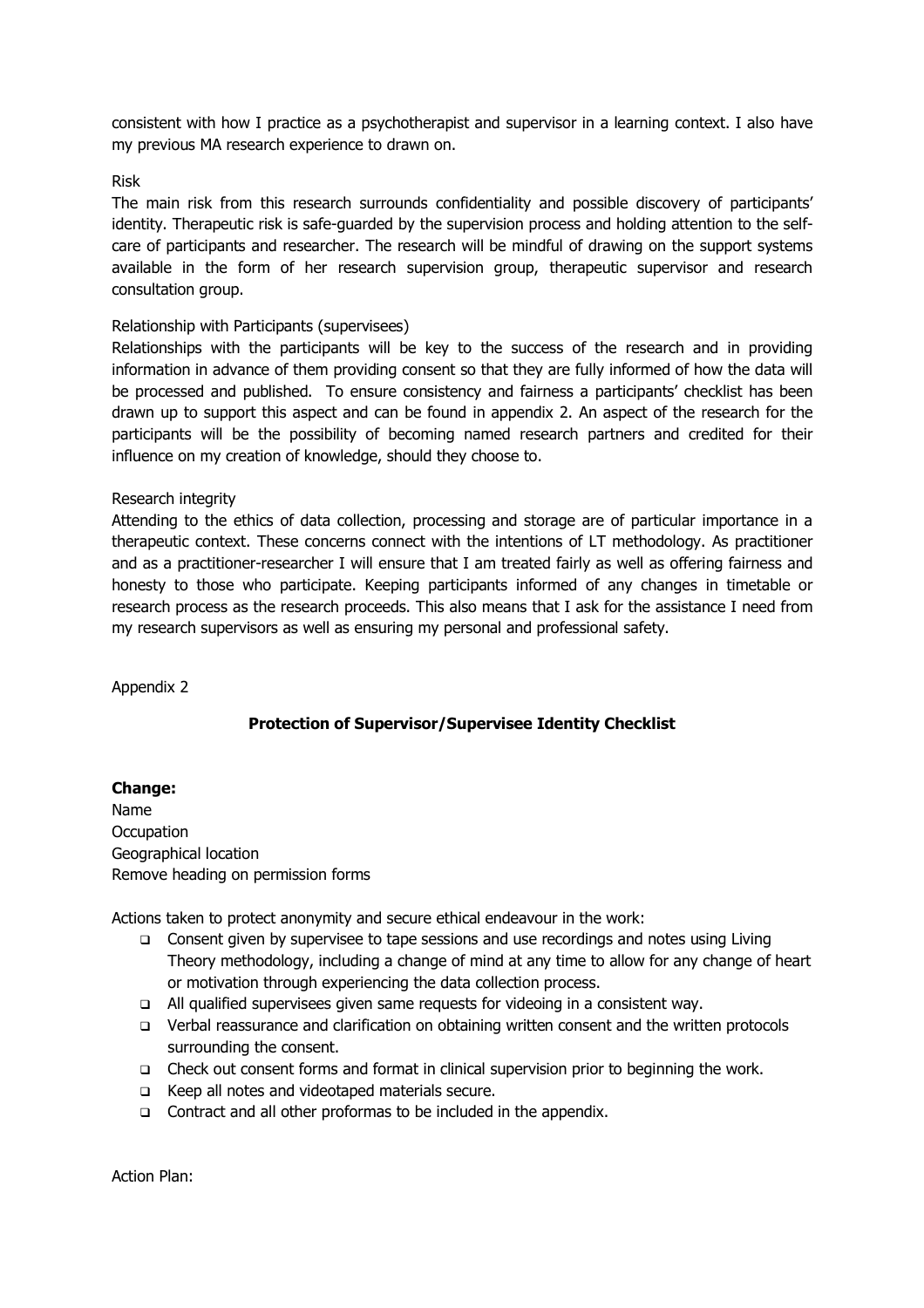See accompanying document.

Adler, A. (1956) in Ansbacher, H.L. and Ansbacher, R. R. (eds)

The individual psychology of Alfred Adler: A systematic Presentation in Selections from His Writings p91 New York: Basic Books

BERA, (2011) Ethical Guidelines for Educational Research, BERA: London

Bond, T. (2004) Ethical Guidelines for Researching Counselling and Psychotherapy, BACP: Rugby

Bond, T. (2000) Standards and Ethics for Counselling in Action London: Sage

Corsini, R. J. and Wedding, D. (2000) *Current Psychotherapies*  $6<sup>th</sup>$  Edition Belmont CA: Wadsworth/Thomson Learning

Carroll, M. and Tholstrup, M. (2001) (Eds.) *Integrative Approaches to Supervision* London: Jessica Kingsley Publishers

Clarkson, P. (2003) *The Therapeutic Relationship* (2nd. Edition) London: Whurr Publications

Dinkmyer, D. Jnr, and Sperry, L. (2000) Counselling and Psychotherapy: An Integrated Individual Psychology Approach (3rd Ed) New Jersey USA: Merrill Prentice Hall

Dreikurs, R. (1989) *Fundamentals of Adlerian Psychology* USA: Rudolf Dreikurs

Gilbert, M. and Evans, K. (2000) *Psychotherapy Supervision* Buckingham: Open University Press

Henderson, P. (2006) Learning to Take Supervisory Authority in: Prina, P., Millar, A., Shelley, C. and John, K. (Eds.) Adlerian Yearbook 2006 p40-49

Henderson, P. (2009) A Different Wisdom: Reflections on Supervision Practice, Guide to Supervision vol. 1 London: Karnac Books

Henderson, P. Holloway, J. and Millar, A. (2014) Practical Supervision (p12) (p 20 Adlerian values: a description of them) ( $p22$ ) ( $p32$  the Crucial Cs) ( $p33$  paying attention to human needs) ( $p61 -$  the courage to be imperfect) (p61 Millar – encouragement) (p128 working with a group, family experiences of a group, belonging and the Crucial Cs)

Kaufman, G. (1996) The Psychology of Shame (2<sup>nd</sup> edition): New York Springer Publications

Kfir, N. (1989) Crisis Intervention Verbatim London: Hemisphere Publishing Corporation

Millar, A. (2007) Encouragement and the Other Es Therapy Today volume 18 #2 p40-42

Mearns, D. and Thorne, B. (1999) Person-Centred Counselling in Action London: Sage

Moursund, J. P. and Erskine. R. G. (2004) *Integrative Psychotherapy the Art and Science of* **Relationship** 

Pacific Grove: Brooks/Cole-Thomson Learning

Shifron, R. (2007) A Dance of Two Lifestyles: An Adlerian model for supervision, using early recollections Therapy Today volume 18 #1 p41-42

Wadsley, M. C. (2011) A Man of Our Time, Counselling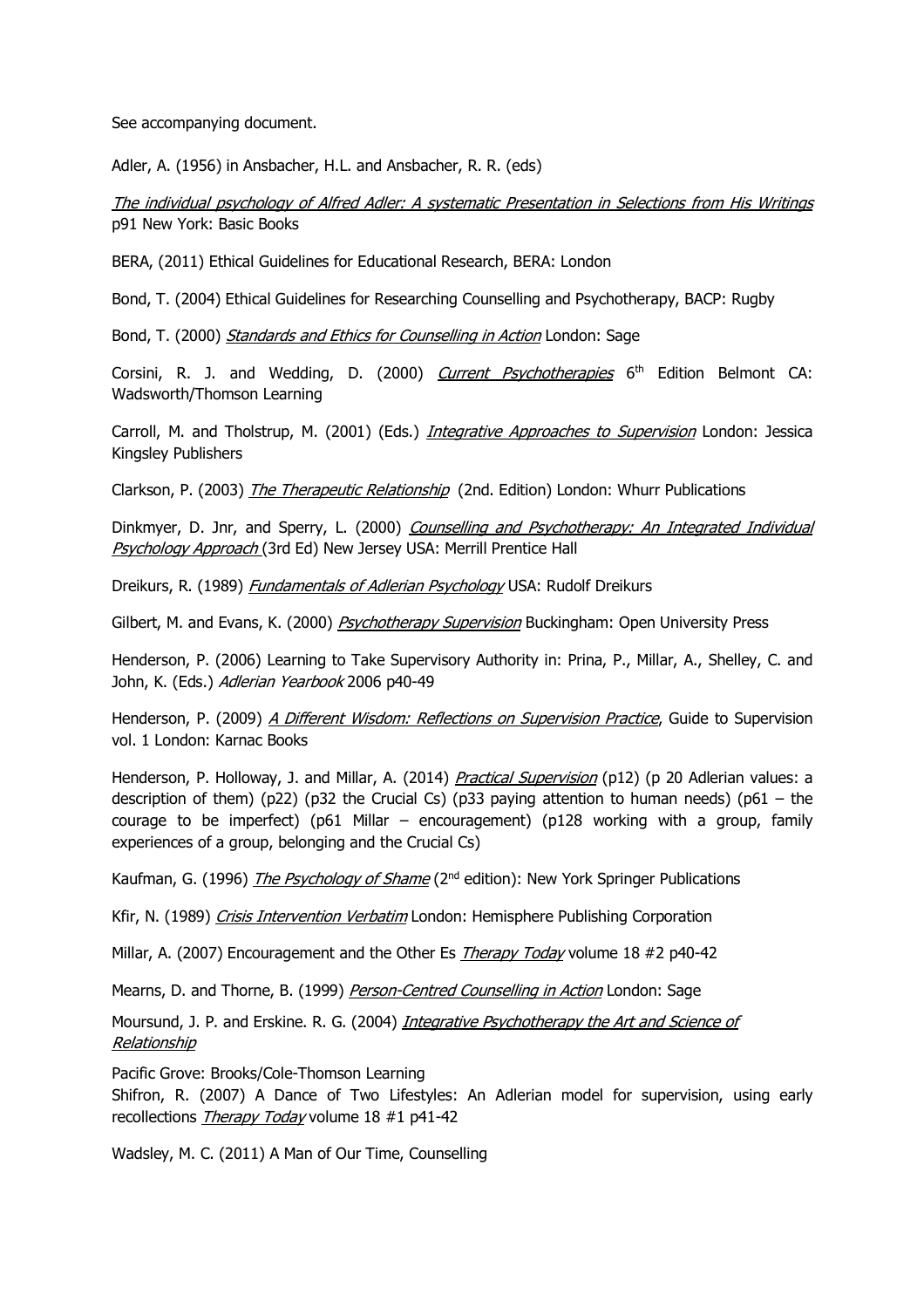Whitehead, J. (1989) Creating a Living Educational Theory from Questions of the Kind: How do I improve my practice? Cambridge Journal of Education, vol. 19 no. 1. 1989, pp41-52

Whitehead, J. (2014) Enacting Educational Reflexivity in Supervising Research into Creating Living The0ry-Educational-Theories, *Educational Research for Social Change* (ERSC) Vol 3 No 2 November 2014 pp81-93

## **Appendix**

# **WASP.ed Clinical Practice Supervision Contract**

Contract between WASP.ed and Supervisees

I am a UKCP registered Integrative Therapist, practitioner member of COSCA and abide by their codes of ethics. COSCA's complaints procedure is available to all supervisees on request. I have an MA in Integrative Psychotherapy, Certificate of Study of Adlerian Psychology and a Diploma in Supervision.

To safeguard the interests of supervisees using the therapeutic services of WASP.ed the following contract is provided:

- 1. As a Supervisor I agree to:
	- a. Carry out supervision, normally at a cost of £55 or £45 each for trainees.
	- b. Provide sessions of 50 minutes supervision.
	- c. Provide written notice of change of fee 3 months in advance. (Fees are reviewed annually in January with effect from the  $1<sup>st</sup>$  of April the same year)
	- d. Treat all information confidentially and make any requested disclosure with the permission of the supervisee(s). Exceptionally, disclosure may be made in the interests of the safety of the supervisee(s) and/or others, including Child Protection or Vulnerable Adult issues and when the Law requires it. Wherever practicable this will happen with the supervisee'(s') permission being sought my supervisor consulted.
	- e. Attend clinical supervision of supervision sessions in accordance with my UKCP/COSCA Codes of Practice.
	- f. Keep all confidential information and notes in a secure location only accessed by me.
	- g. Provide supervisee access to notes on request.
	- h. Terminate supervision normally where I judge it out with my competency, in consultation with my clinical supervisor of supervision.
	- i. Provide written assessments, reports or references etc. as requested but reserve the right to charge an hourly fee equivalent to our session fee.
- 2. Contractual arrangements between both parties:
	- a. Cancellation arrangements a minimum 7 days' notice for planned appointments or holidays, longer where practicable, 24 hours for illness with postponement to an agreed date and time, full fee payable when notice of absence has not been given according to the timescales set out. If you are unable to attend please leave a message on my mobile number: 07802414998 or email me at: margaret@wadsley.demon.co.uk (only I answer or receive messages)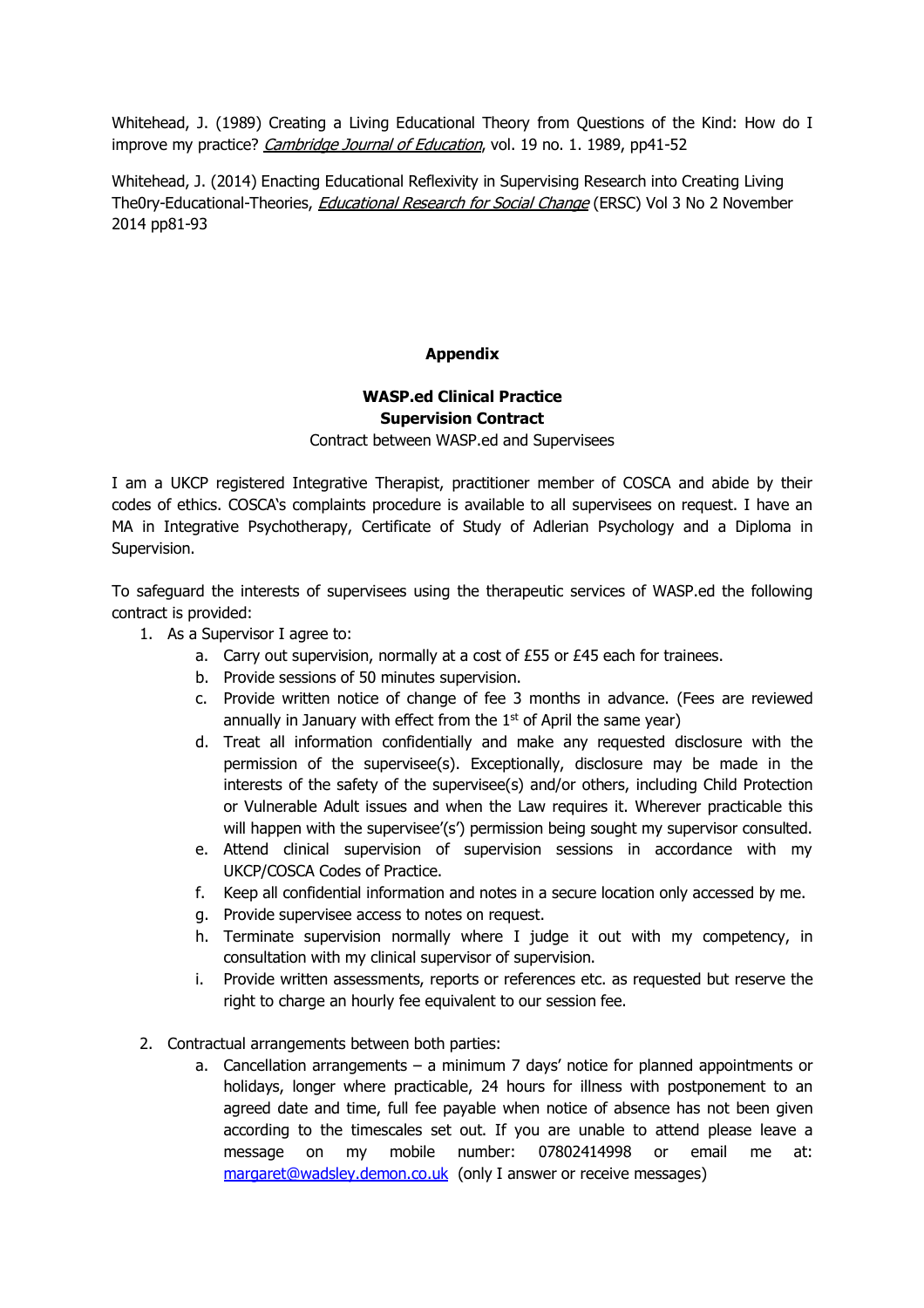- b. Notice of termination 2 months for supervisee and supervisor if requested.
- c. Payment of the agreed fee £55 or £45, at the beginning or end of each session.
- d. Contact between sessions may be necessary where an urgent issue arises with a client, where an emergency arises or a cancellation or postponement is necessary according to paragraph 2a.
- e. Request permission to record sessions from time to time and use supervision material for professional development purposes, i.e. in supervision, for case-study or research in which case the supervisee's identity will be protected. This will be checked out again with the supervisee when/if it arises.

I agree to the contractual arrangements outlined:

| Counsellor/Supervisor's                           |  |
|---------------------------------------------------|--|
| Counsellor/Supervisor's name:                     |  |
|                                                   |  |
| I agree to the contractual arrangements outlined: |  |
|                                                   |  |
| Supervisee's name:                                |  |
|                                                   |  |

#### **Research Action Plan**

Explaining the Influence of Adlerian Values and Beliefs in My Supervisory Relationships, Evidenced by Living Theory Research

Engage in the Research Process from the beginning to completion between August 2016 and June 2020

August 2016 – complete the research proposal and prepare the practical aspects of the research September 2016 – commence data collection through videoing supervision sessions

Beginning October 2016 – commence formal data processing by giving explanations for the data that I think supports my research question

Mid-October 2016 - invite the research group to validate my explanations and repeat these sessions bi-monthly

January 2017 – May 2017 Gathering together relevant literature with a view to validating the initial data processing and findings to uphold the integrity of the research design and method of data processing

Continuing data collection as a parallel process during the same period

June 2019 – structuring the write up of the thesis with the following shape:

Research Outline

**Introduction** 

Literature Review